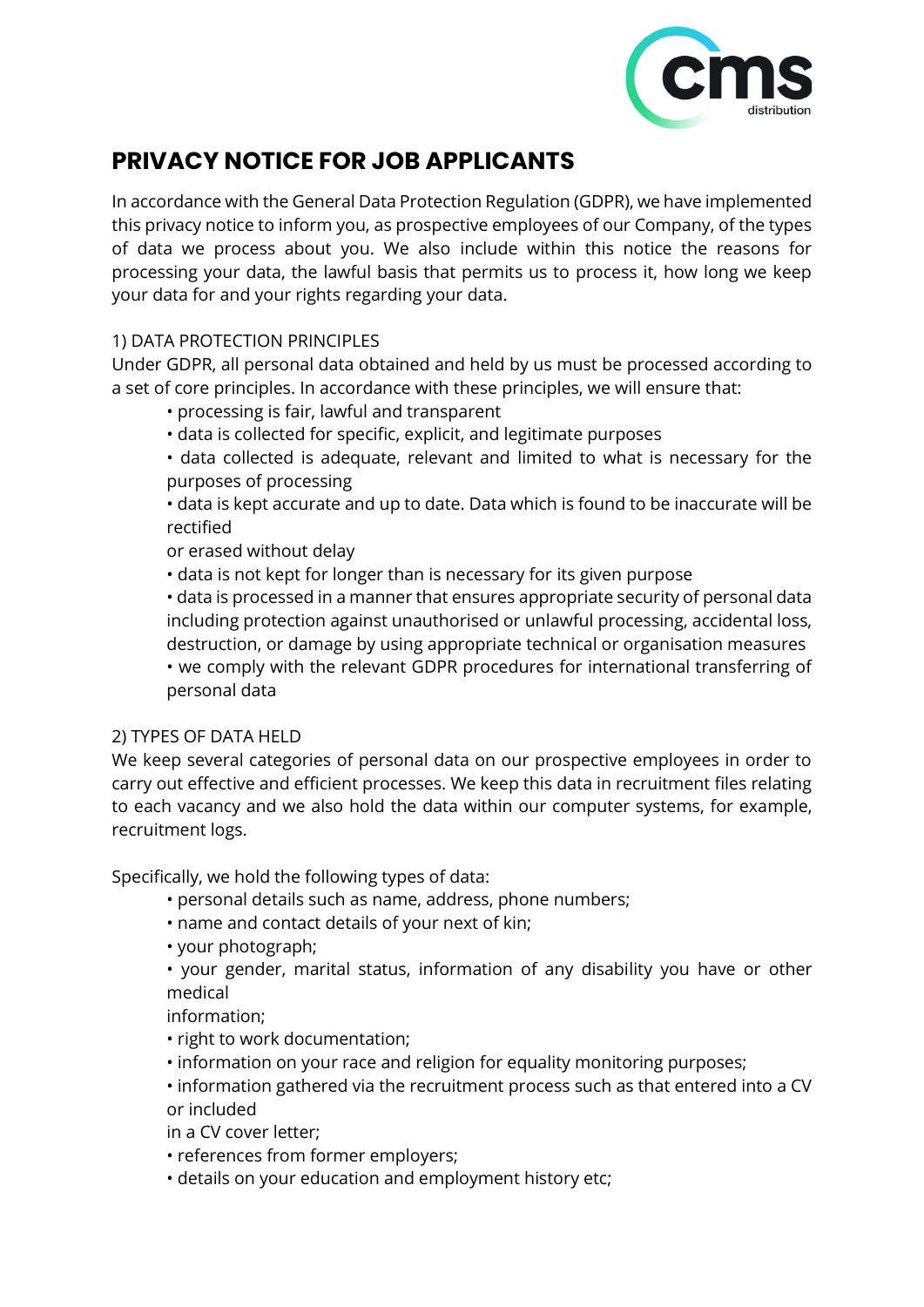

- driving licence;
- criminal convictions.

## 3) COLLECTING YOUR DATA

You provide several pieces of data to us directly during the recruitment exercise.

In some cases, we will collect data about you from third parties, such as employment agencies, former employers when gathering references or credit reference agencies. Should you be successful in your job application, we will gather further information from you, for example, your bank details and next of kin details, once your employment begins.

4) LAWFUL BASIS FOR PROCESSING

The law on data protection allows us to process your data for certain reasons only.

The information below categorises the types of data processing we undertake and the lawful basis we rely on.

| <b>Activity requiring your data</b>                              | <b>Lawful basis</b>      |
|------------------------------------------------------------------|--------------------------|
| Carrying out checks in relation to your right to work in         | Legal obligation         |
| the UK                                                           |                          |
| Making reasonable adjustments for disabled employees             | Legal obligation         |
| Making recruitment decisions in relation to both initial         | Our legitimate interests |
| and subsequent employment e.g. promotion                         |                          |
| Making decisions about salary and other                          | Our legitimate interests |
| Making decisions about contractual benefits to provide<br>to you | Our legitimate interests |
| Assessing training needs                                         | Our legitimate interests |
| Dealing with legal claims made against us                        | Our legitimate interests |
| Preventing fraud                                                 | Our legitimate interests |

# 5) SPECIAL CATEGORIES OF DATA

Special categories of data are data relating to your:

- health
- sex life
- sexual orientation
- race
- ethnic origin
- political opinion
- religion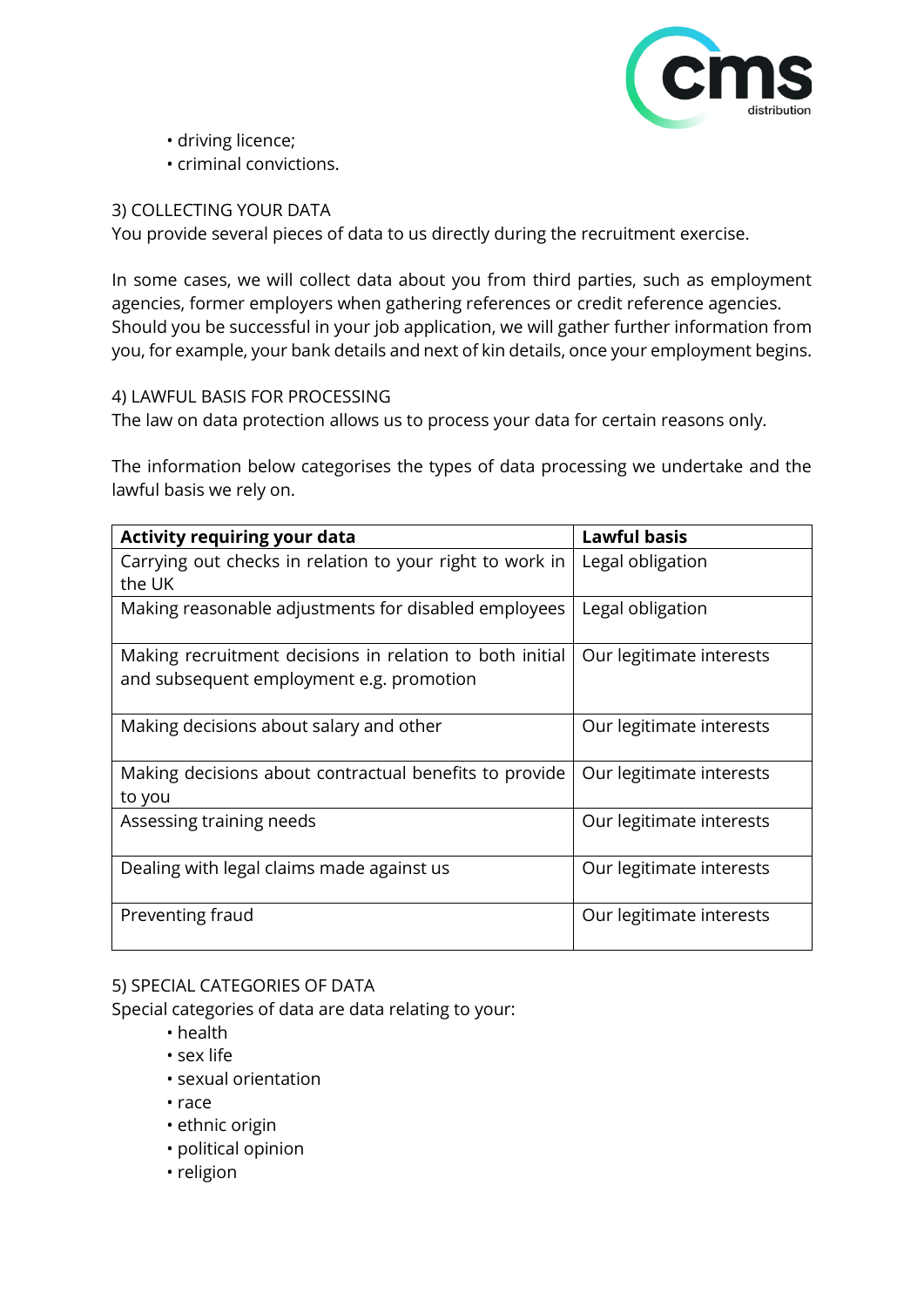

- trade union membership
- genetic and biometric data.

We carry out processing activities using special category data:

- for the purposes of equal opportunities monitoring
- to determine reasonable adjustments

Most commonly, we will process special categories of data when the following applies:

- you have given explicit consent to the processing
- we must process the data in order to carry out our legal obligations
- we must process data for reasons of substantial public interest
- you have already made the data public.

#### 6) FAILURE TO PROVIDE DATA

Your failure to provide us with data may mean that we are unable to fulfil our requirements for entering into a contract of employment with you. This could include being unable to offer you employment or administer contractual benefits.

#### 7) CRIMINAL CONVICTION DATA

We will only collect criminal conviction data where it is appropriate given the nature of your role and where the law permits us. This data will usually be collected at the recruitment stage, however, may also be collected during your employment. We use criminal conviction data to determine your suitability, or your continued suitability for the role.

#### 8) WHO WE SHARE YOUR DATA WITH

Employees within our company who have responsibility for recruitment will have access to your data which is relevant to their function. All employees with such responsibility have been trained in ensuring data is processing in line with GDPR.

Data is shared with third parties for employment and health and safety law advice.

We may also share your data with third parties as part of a Company sale or restructure, or for other reasons to comply with a legal obligation upon us. We have a data processing agreement in place with such third parties to ensure data is not compromised. Third parties must implement appropriate technical and organisational measures to ensure the security of your data.

We do not share your data with bodies outside of the European Economic Area.

#### 9) PROTECTING YOUR DATA

We are aware of the requirement to ensure your data is protected against accidental loss or disclosure, destruction and abuse. We have implemented processes to guard against such.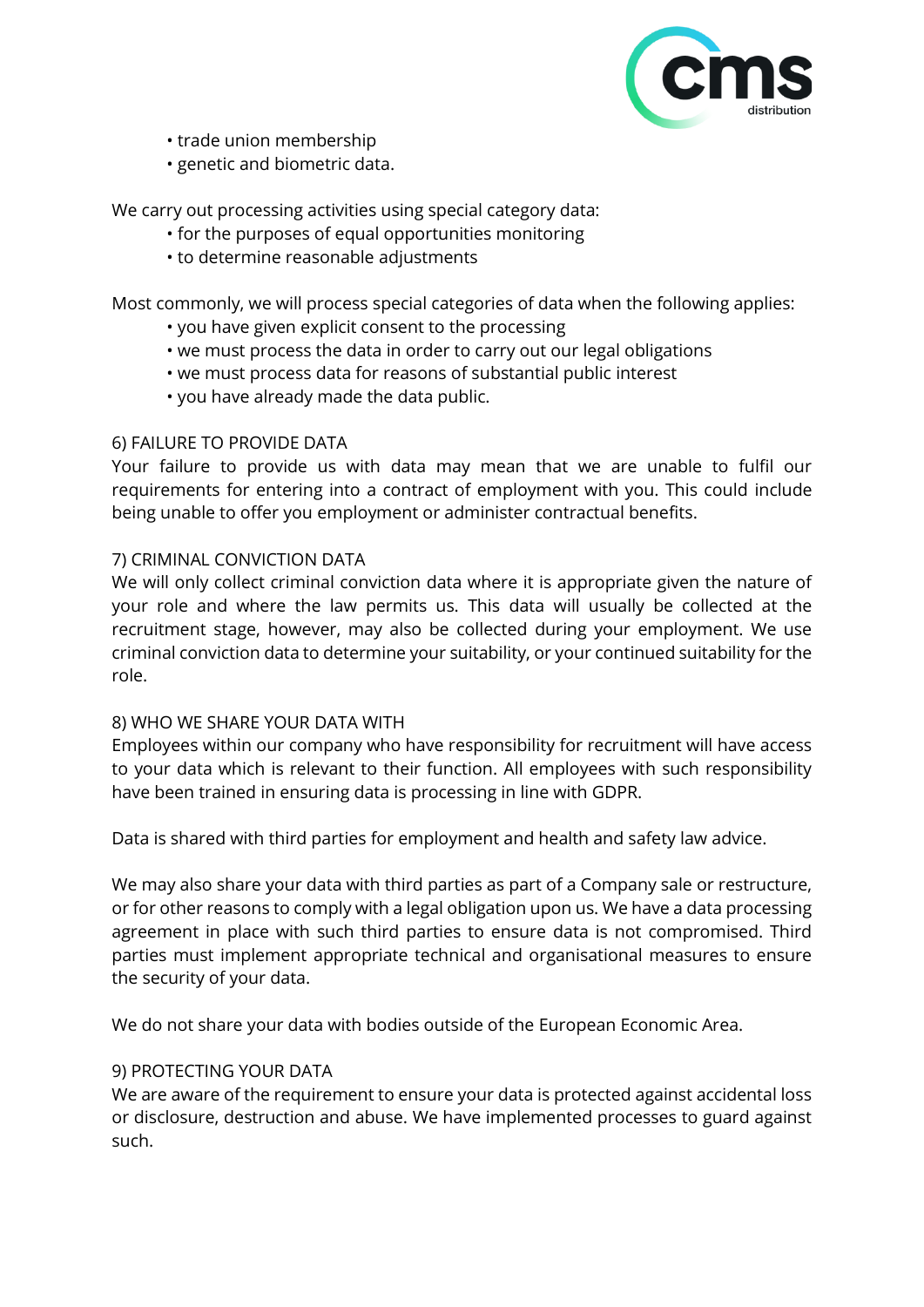

#### 10) RETENTION PERIODS

We only keep your data for as long as we need it for, which, in relation to unsuccessful candidates, is six months to a year.

If your application is not successful and we have not sought consent, or you have not provided consent upon our request to keep your data for the purpose of future suitable job vacancies, we will keep your data for six months once the recruitment exercise ends. If we have sought your consent to keep your data on file for future job vacancies, and you have provided consent, we will keep your data for nine months once the recruitment exercise ends. At the end of this period, we will delete or destroy your data, unless you have already withdrawn your consent to our processing of your data in which case it will be deleted or destroyed upon your withdrawal of consent.

Where you have provided consent to our use of your data, you also have the right to withdraw that consent at any time. This means that we will stop processing your data and there will be no consequences of withdrawing consent.

If your application is successful, your data will be kept and transferred to the systems we administer for employees. We have a separate privacy notice for employees, which will be provided to you.

## 11) AUTOMATED DECISION MAKING

Automated decision-making means making decision about you using no human involvement e.g. using computerised filtering equipment. No decision will be made about you solely on the basis of automated decision making (where a decision is taken about you using an electronic system without human involvement) which has a significant impact on you.

#### 12) YOUR RIGHTS

You have the following rights in relation to the personal data we hold on you:

- the right to be informed about the data we hold on you and what we do with it;
- the right of access to the data we hold on you. We operate a separate Subject Access Request policy and all such requests will be dealt with accordingly;
- the right for any inaccuracies in the data we hold on you, however they come to light, to be corrected. This is also known as 'rectification';
- the right to have data deleted in certain circumstances. This is also known as 'erasure';
- the right to restrict the processing of the data;
- the right to transfer the data we hold on you to another party. This is also known as 'portability';
- the right to object to the inclusion of any information;
- the right to regulate any automated decision-making and profiling of personal data.